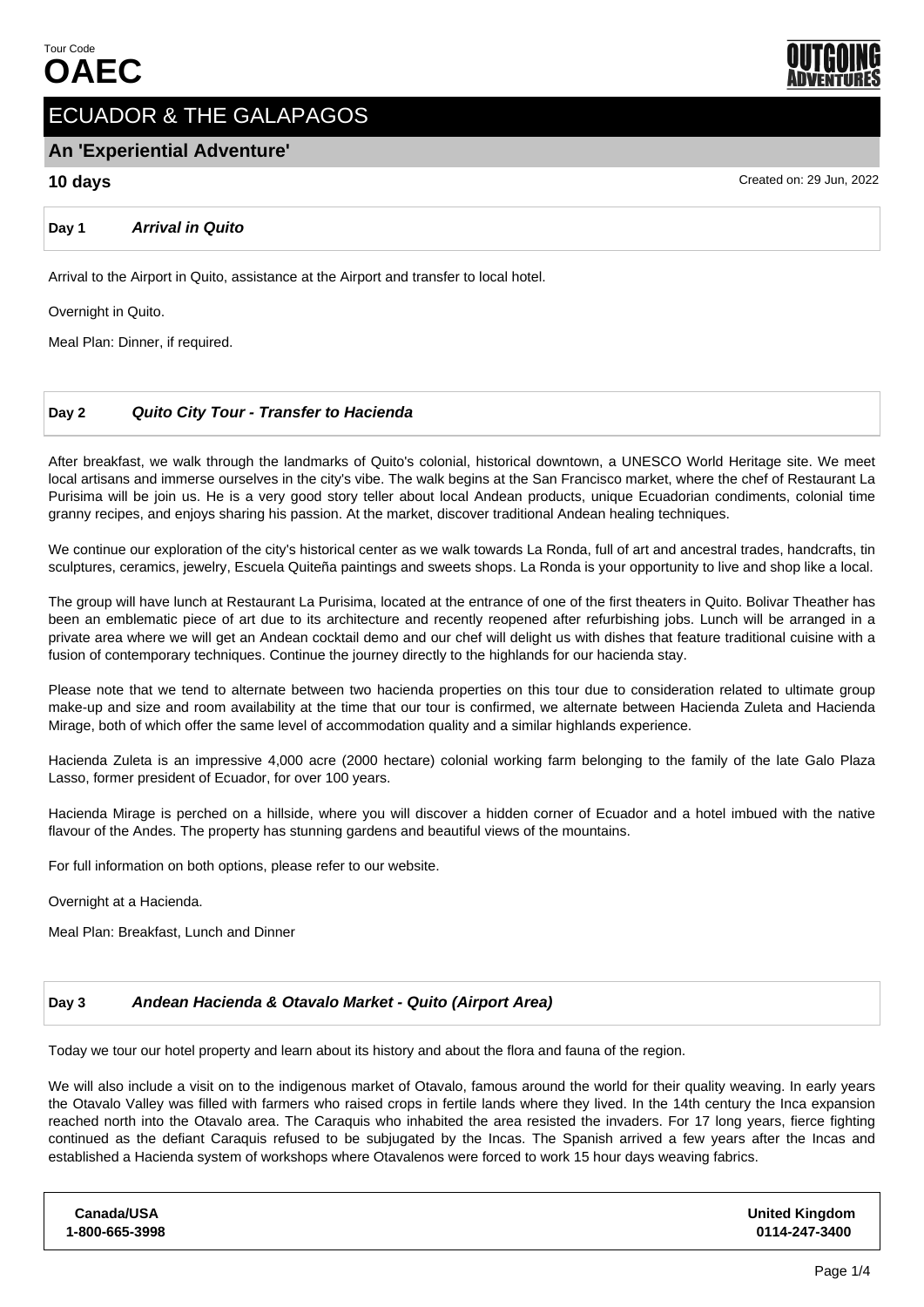

Today this weaving tradition forms the basis of a lucrative industry that has allowed the Otavaleno indigenous peoples to join the world economy while retaining their traditional values and skills. During our time in the valley we will have a chance to visit with the local Otavalenos and see them working their craft.

Due to our early morning flight to the Galapagos tomorrow, we return to the city for dinner and overnight (airport area hotel).

Overnight in Quito.

Meal Plan: Breakfast, Lunch and Dinner

# **Day 4 Quito Airport - Fly to San Cristobal, Galapagos Islands**

Early this morning we transfer to the Quito Airport; flight to the Galapagos Islands (possibly via Guayaquil).

After a morning flight to San Cristobal Island, we'll be greeted at the airport and head to our hotel. After lunch and a quick introduction, we begin our journey at the Galapagos Interpretation Center to learn about the unique wildlife, geology, history, and social dynamics of the Galapagos.

After our visit, we hike to Tijeretas along naturally formed trails of lava rocks. The path is surrounded by native plants such as Galapagos cotton, palo santo, acacia, and cacti. Along the way yuor guide will help you spot and identify blue footed boobies, frigate birds, pelicans, herons, gulls, warblers, mockingbirds, and finches in the vegetation and sea cliffs. Our guides interpret this amazing flora and fauna in the context of the island's natural history. We also enjoy scenic views of the rugged coastline and the tranquil town of Puerto Baquerizo Moreno.

We cool off from our hike with a refreshing snorkeling session at postcard-worthy Carola Beach, surrounded by sea turtles, sea lions, and marine iguanas, as we bask in the setting sun.

After dinner, we'll explore the friendly, laid-back beach town and stroll down the boardwalk to visit the neighboring colony of Galapagos sea lions.

Overnight on San Cristobal Island.

Meal Plan: Breakfast, Lunch and Dinner

## **Day 5 San Cristobal: Northern Coast**

Today we explore the northern coast by boat. We visit either Leon Dormido (Kicker Rock), Punta Pitt or Cerro Brujo (the visiting site depends on the week day and the Galapagos National Park regulations). On our exploration trip we make sure to search the nearby coves and cliffs for sea turtles, sea lions, frigate birds, blue-footed boobies, and Nazca boobies. Here we have the chance to get up close and personal with sea lions in their favorite playground. If you choose to snorkel, we might see eagle rays, golden rays, Galapagos sharks, starfish, clams, and thousands of tropical fish. If we're lucky, we may even come across hammerhead sharks.

Our hosts on board will prepare a delicious "Ceviche", a typical Ecuadorian lunch. After a full day spent exploring the seas, we head back to the hotel for dinner and a well-earned rest.

Overnight on San Cristobal.

Meal Plan: Breakfast, Lunch and Dinner

#### **Day 6 San Cristobal - Isabela**

**Canada/USA 1-800-665-3998** **United Kingdom 0114-247-3400**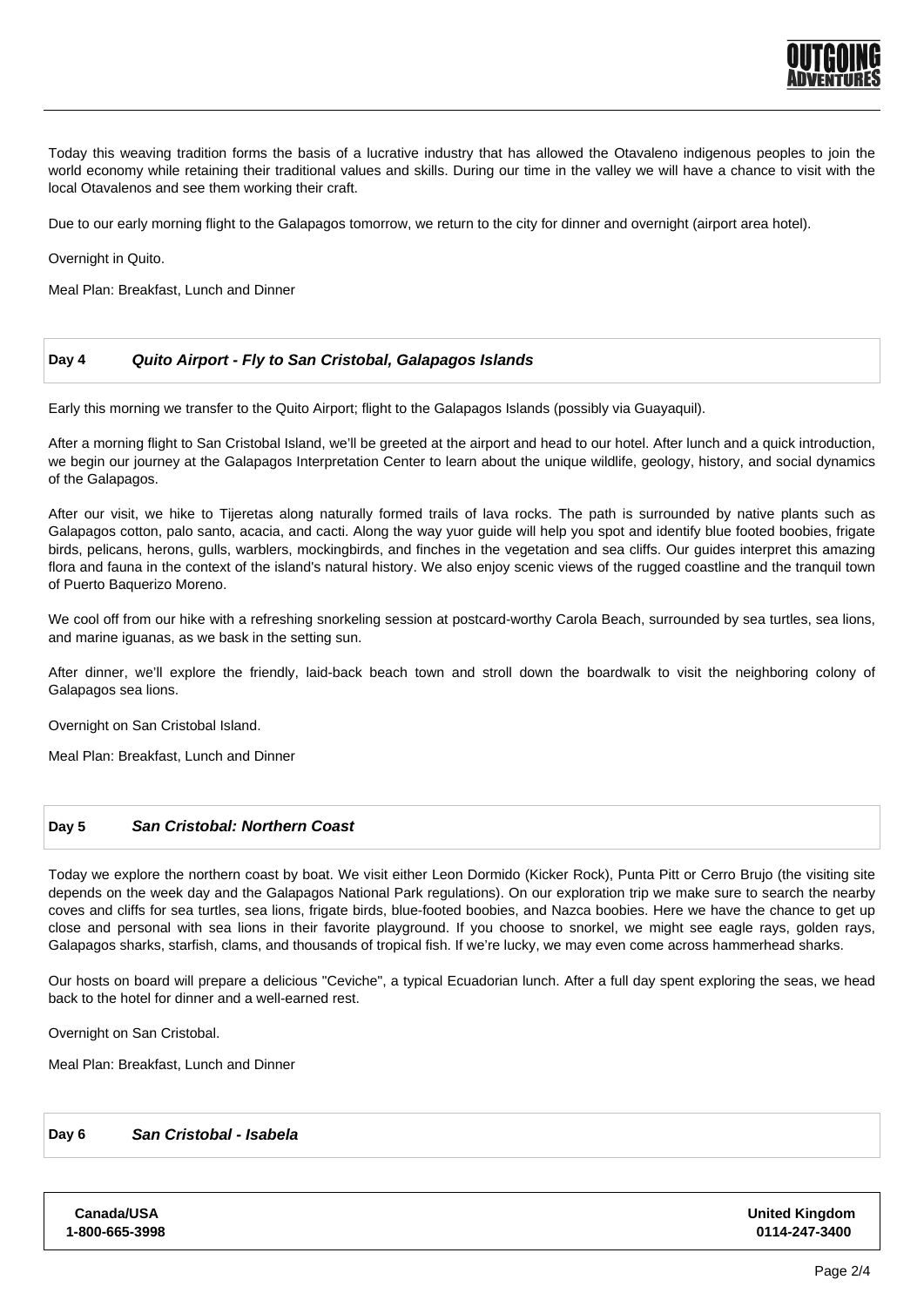

After breakfast, we say goodbye to San Cristobal with a quick small plane ride to Isabela Island.\*

Isabela is the largest island in the Galapagos and is still being formed by six active shield volcanoes. Isabela remains one of the most volcanically active spots on the planet. Upon arrival, we take short boat ride from town to Tintoreras, where we'll walk and have a chance to snorkel. These calm waters are the home of sea lions, sea turtles, marine iguanas, rays and penguins. Tintoreras offers a high concentration of wildlife that will amaze you.

After going around on the boat and walking on Tintoreras itself, we can snorkel for a chance to marine life abundant in this bay. Enjoy lunch at a local restaurant in town.

We then set out on one of the most scenic walks in the Galapagos. Our hike takes us along immaculate beaches, into an alluring poison apple forest and a lava tube cave, and through brooding mangroves and brackish lagoons.

\* There is a strict 12kg / 25 lb per person checked luggage limit, plus carry-on. Excess luggage can be securely stored stored in Quito.

Overnight on Isabela.

Meal Plan: Breakfast, Lunch and Dinner

### **Day 7 Isabela: Concha Perla & Flamingo Lagoon**

This site is in Puerto Villamil, only a few meters from the El Embarcadero Port. A natural rock wall forms a circular concave bay-like structure that fills with ocean water according to the tides. It is a beautiful place in the bay of crystalline waters that is perfect for snorkeling. Dive in and explore these gorgeous waters while swimming with a variety of fish, sea turtles, penguins, and more. You can do snorkeling, diving or hiking in this area.

Our guide will take us to visit the Famingos' Lagoon. This is a approx. 2km trail where we will have explanation of the vegetation and geology of this young Island, Isabela Island. Arriving to the Flamingo lagoon we might be able to see flamingos feeding in this lake. This is an artificial lake, due to the excavation for construction the lake was made up by the rain.

Overnight on Isabela.

Meal Plan: Breakfast, Lunch and Dinner

#### **Day 8 Isabela: The Tunnels & Tortoise Breeding Centre**

After breakfast, we will visit a unique place in the islands, "Los Tuneles". Our path starts on board our speed boat on a 45 minutes trop. Our experienced captain will securely lead us across the waves that normally hide this treasure. The Tunnels were formed millions year ago when rivers of liquid lava ran across the island reaching the coast shore. The cold water froze their superficial layer isolating the interior while liquid lava kept flowing into the sea. When the eruption finished, a hollow structure was formed and its wall later broke allowing water to come inside and creating a tunnel.

Our guide will join us along hundreds of tunnels while we snorkel and discover the marine life such as sharks, lobsters, penguins, sea lions, boobies, marine turtles among other endemic species from Galapagos. A snack will be served on board our boat. If lucky enough, we will have the chance to witness giant mantarays feeding in open waters. Afternoon return to Isabella.

Along the way to the Tortoise Center, we pass through a manzanillo forest surrounded by wetlands, home to the famous giant pink flamingos a delightful and unexpected sight for Galapagos. After a delicious lunch made with local and organic products, we head to one of the favourite local hangouts, Concha y Perla, for a fantastic swim and optional snorkel.

Overnight on Isabela.

Meal Plan: Breakfast, Lunch and Dinner

| <b>United Kingdom</b><br>0114-247-3400 |
|----------------------------------------|
|                                        |